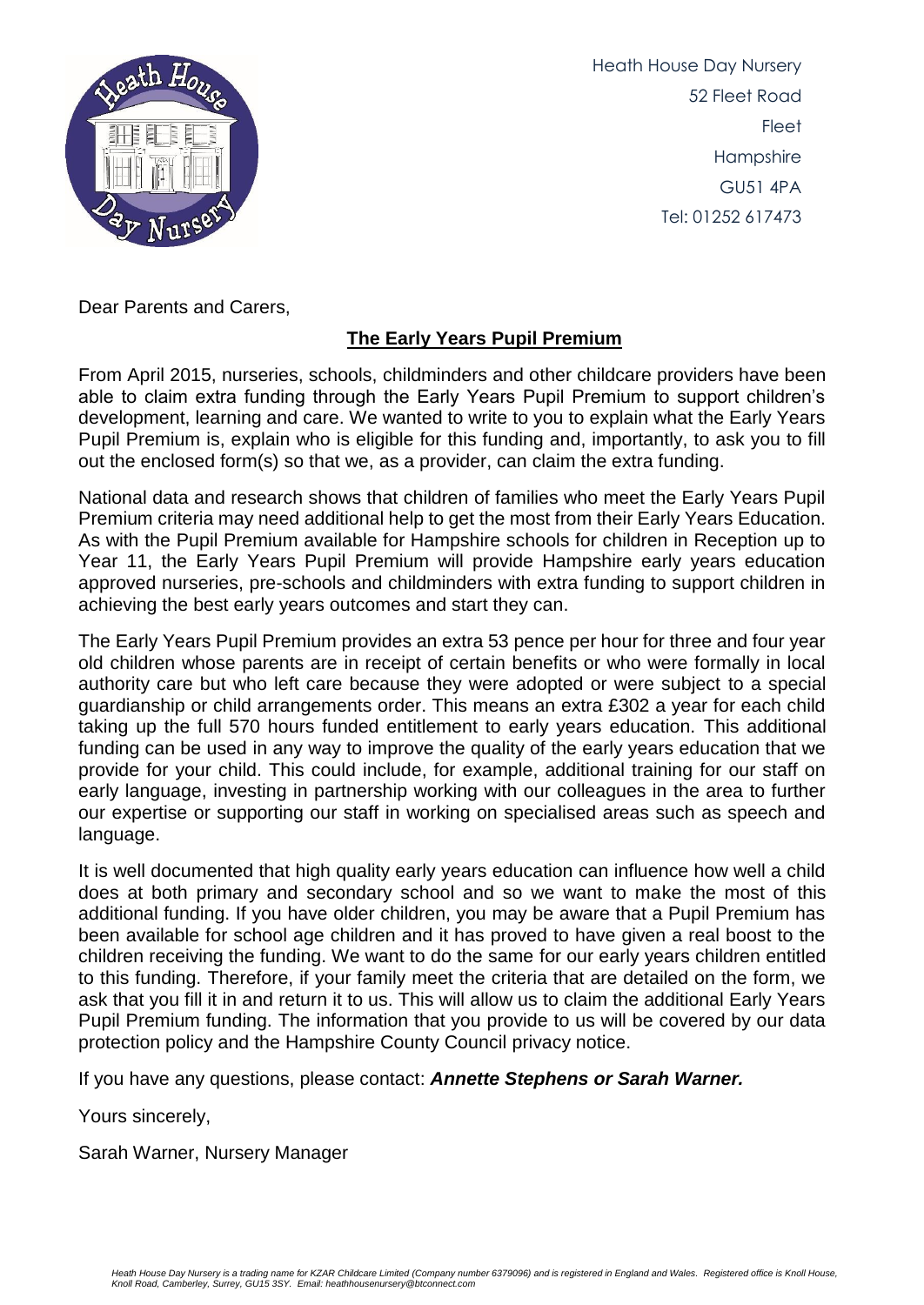### **Notes for Provider – please read:**

- 1. Please enter your setting name and Ofsted URN in the top section of the form before giving out to parents and enter a date for return to yourselves.
- 2. If a parent declares that their child is not adopted or subject to a special guardianship order or a child arrangement order (Q1) and that their family income is over £16,190 per year (Q2); their child(ren) will not be eligible for the EYPP and so the form should not be sent to Services for Young Children. You should inform the parent and return/or destroy information collected.
- 3. If the answer to Q1 is "Yes" please ensure the copy of the Court Order is attached.
- 4. You must check that all information has been completed, that handwriting is legible and clear and that the declaration on page 3 has been signed by the parent. If there are any queries or omissions please clarify these with the parent/carer **before** sending the form to Services for Young Children.
- 5. Completed forms should be sent to:

Services for Young Children 4<sup>th</sup> Floor, Elizabeth II Court North Winchester SO23 8UG

- 6. Forms received by Services for Young Children with incomplete information, missing evidence of non economic criteria or without a signature in the parent declaration section cannot be processed and will be returned to you for further action.
- 7. If you have access to the OEYPP checker you will be able to view the status of all applications sent to SfYC and see if they have been returned as 'Eligible' or 'Not Found'. If you do not have access to OEYPP checker then please contact SfYC to find out how you can have access.
- 8. If SfYC confirms to you that an EYPP check has returned as 'Not Found', you must contact the parent/carer and discuss this with them. If they wish to check the information provided, or provide hard copy of information to support their eligibility, please support them to contact the relevant Services for Young Children local office who will be able to view the application in full.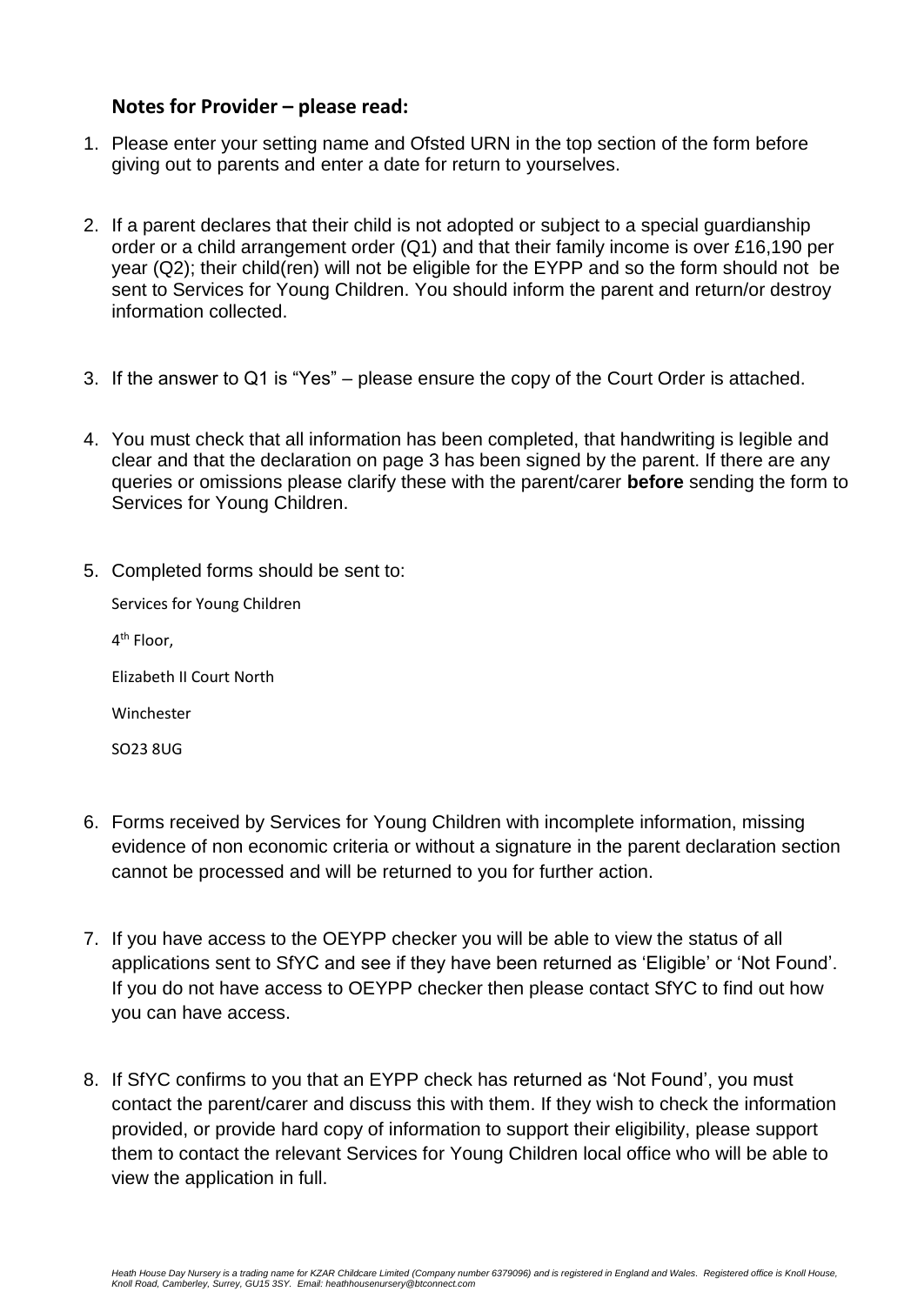9. Please remember this is an **annual check** and parents are required to complete the voluntary declaration form in the funding period in which their child turns 3, and again in the funding period their child turns 4.

Please do not send in forms for children who have already been checked and are in receipt of EYPP unless they are a 3 year old turning 4 in which case the second check is due. Any forms sent in that are not required will be filed and not processed.

10.Children do not become eligible for EYPP until they are in receipt of EYE funding as a 3 year old. Any forms received for a child who is not yet within the eligibility checking date parameters will be destroyed and you will need to resend a form once the child is turning 3.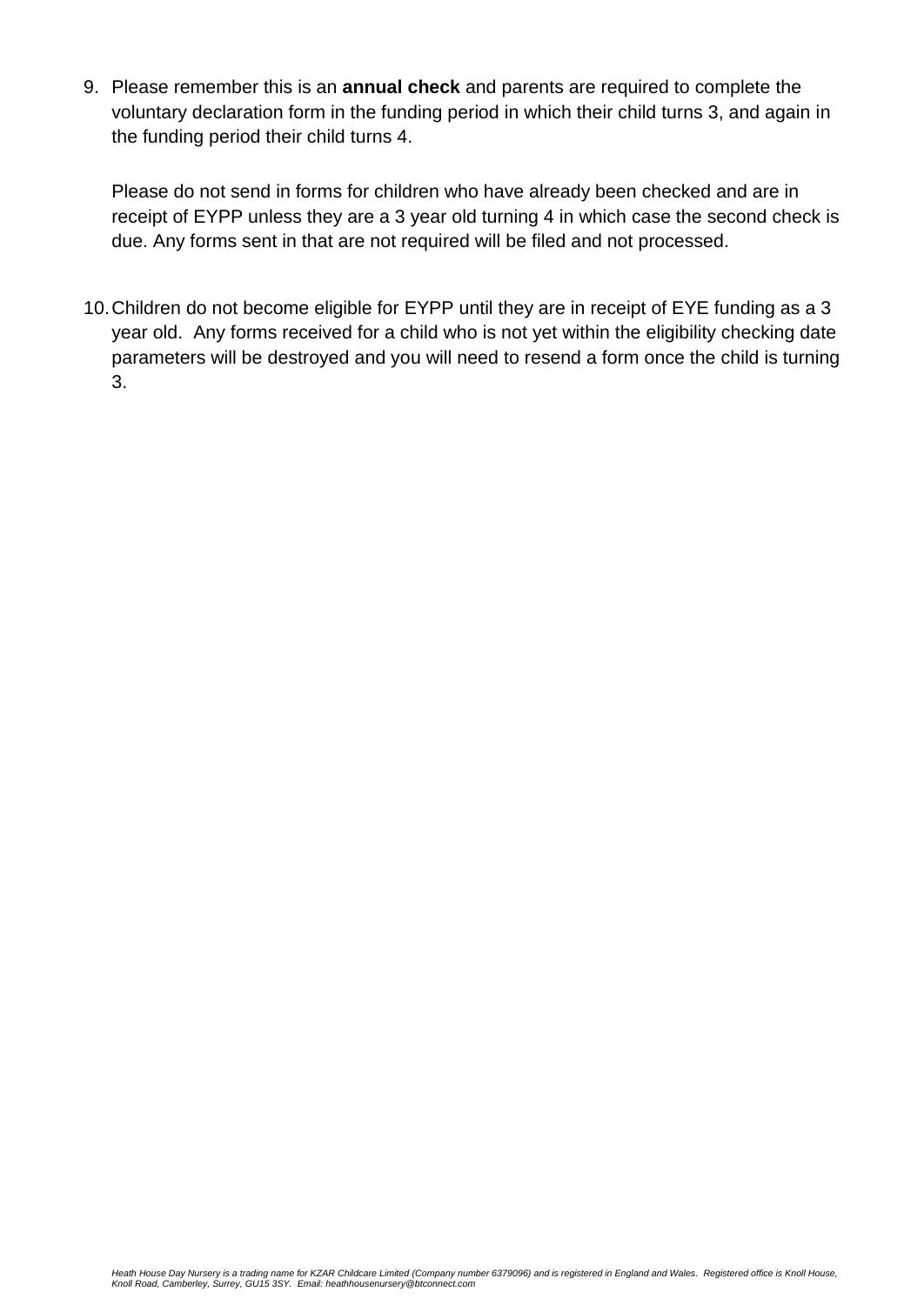# **EARLY YEARS PUPIL PREMIUM**

## **VOLUNTARY REGISTRATION FORM**

| Name of pre-school, nursery, childminder | Heath House Day Nursery |
|------------------------------------------|-------------------------|
| Ofsted Number                            | EY381395                |

As an approved provider of Early Years Education in Hampshire, we need information about you and your child to make sure we receive all the Government funding to which we and your child are entitled. This will help us to provide your child with the best education and support. Please read Q1 and Q2 before completing the full form.

**Important: If your answer is "No" for Q1 and "Yes" for Q2 you do not need to complete this rest of this form as your child is not eligible for the provider to claim additional Early Years Pupil Premium funding. Please tell your provider and return the form to the manager.** 

**If your answer is "Yes" for Q1 of if your answer is "No" for Q2 then please complete the rest of the form, sign it and return to the manager by as soon as possible:** 

#### **Q1 ADOPTED CHILDREN, CHILDREN SUBJECT TO A SPECIAL GUARDIANSHIP ORDER OR A CHILD ARRANGEMENTS ORDER**

Has your child left care through adoption, special guardianship or a child arrangements order?

| Yes |  |  | N٥ |
|-----|--|--|----|
|-----|--|--|----|

**.** 

If yes, have you yet been granted an adoption order by the courts? Where available please attach a copy of the relevant court order to this application.

> $\Gamma$  $\overline{\phantom{0}}$

| Yes         | No<br>Order attached                                                                                                               |
|-------------|------------------------------------------------------------------------------------------------------------------------------------|
| Q2          | <b>FAMILY INCOME AND BENEFIT DETAILS</b>                                                                                           |
|             | Is your joint family income over £16,190 per year?                                                                                 |
| Yes         | No                                                                                                                                 |
| receipt of: | If you have answered "No" please place a tick against any of the benefits listed below that you <sup>1</sup> are in                |
| ⊔           | Income Support                                                                                                                     |
| $\Box$      | Income based Jobseekers Allowance                                                                                                  |
| $\Box$      | Income related Employment and Support Allowance                                                                                    |
| ப           | Child Tax Credit (providing you're not also entitled to Working Tax Credit with an annual gross income<br>of no more than £16,190) |

<sup>1</sup> This includes those who have parental rights for the child/children named on this form.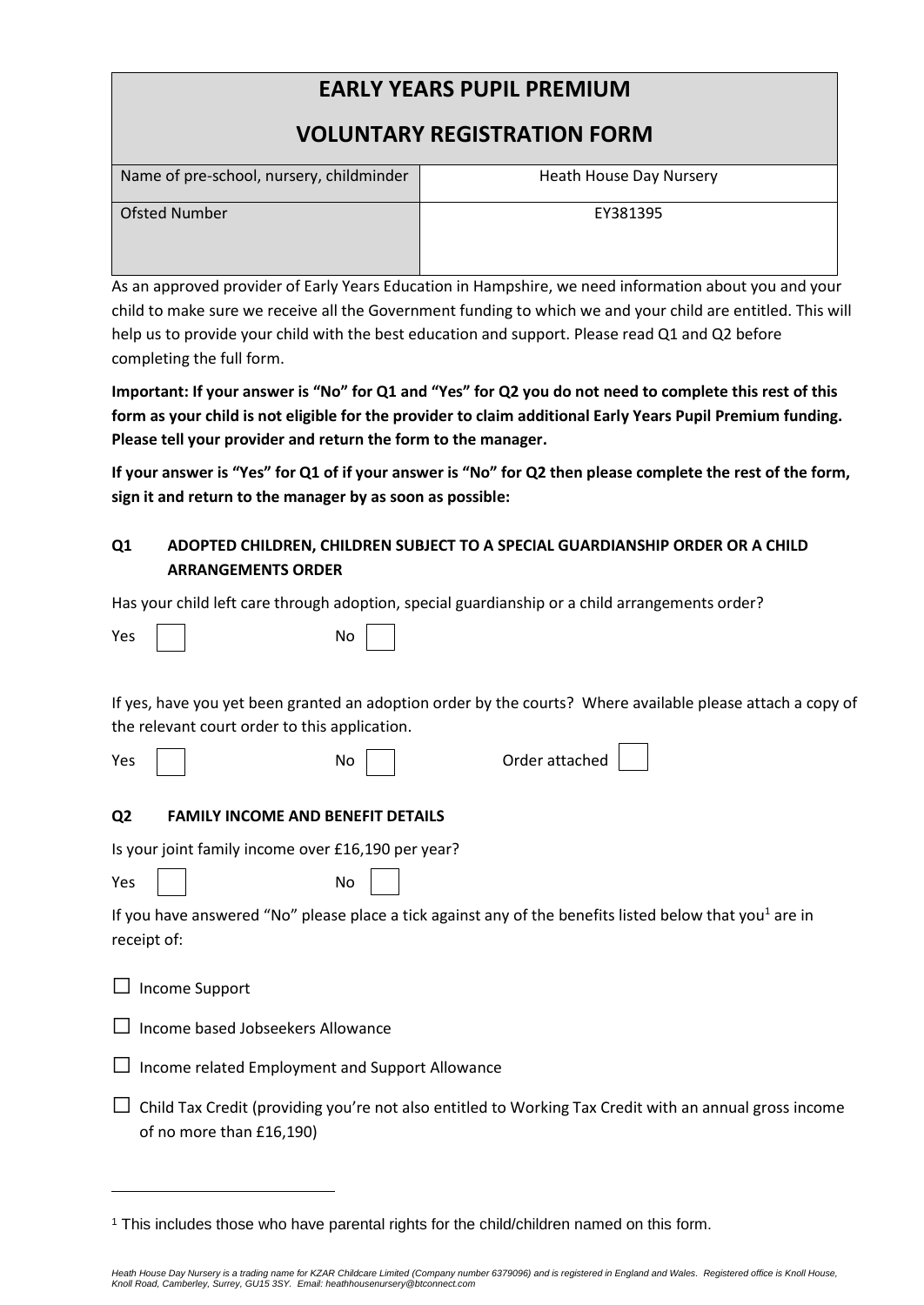□ Working Tax Credit run-on, paid for four weeks after you stop qualifying for Working Tax Credit

 $\square$  Support under Part VI of the Immigration and Asylum Act 1999

 $\Box$  The guaranteed element of State Pension Credit

 Please place an **X** in this box if you are not sure whether your joint family income is over £16,190, or whether you are in receipt of one of the benefits listed above; but you would still like us to check whether your child is eligible for the Early Years Pupil Premium.

### **Q3 ABOUT YOUR CHILD/CHILDREN: (Please enter the child's legal name as shown on birth certificate)**

|                   |                    | Child's Date of Birth    |  |  |  |
|-------------------|--------------------|--------------------------|--|--|--|
| Child's Last Name | Child's First Name | YYYY<br>MM.<br><b>DD</b> |  |  |  |
|                   |                    |                          |  |  |  |
|                   |                    |                          |  |  |  |
|                   |                    |                          |  |  |  |

### **Q4 PARENT/GUARDIAN DETAILS** (if claiming based on economic criteria this must be the individual in receipt of the benefits – see above)

| Title                                             | Mr / Mrs / Miss / Ms / Other |           |          |  |  |   |  |  |  |
|---------------------------------------------------|------------------------------|-----------|----------|--|--|---|--|--|--|
| Last name                                         |                              |           |          |  |  |   |  |  |  |
| <b>First Name</b>                                 |                              |           |          |  |  |   |  |  |  |
| Date of Birth                                     | D                            |           | M        |  |  |   |  |  |  |
| National Insurance Number*                        |                              |           |          |  |  |   |  |  |  |
| National Asylum Support Service (NASS)<br>Number* |                              |           | $\prime$ |  |  | / |  |  |  |
| Relationship to child                             |                              |           |          |  |  |   |  |  |  |
| Daytime Telephone Number                          |                              |           |          |  |  |   |  |  |  |
| <b>Mobile Number</b>                              |                              |           |          |  |  |   |  |  |  |
| Address                                           |                              |           |          |  |  |   |  |  |  |
|                                                   |                              | Postcode: |          |  |  |   |  |  |  |

\* Complete as appropriate